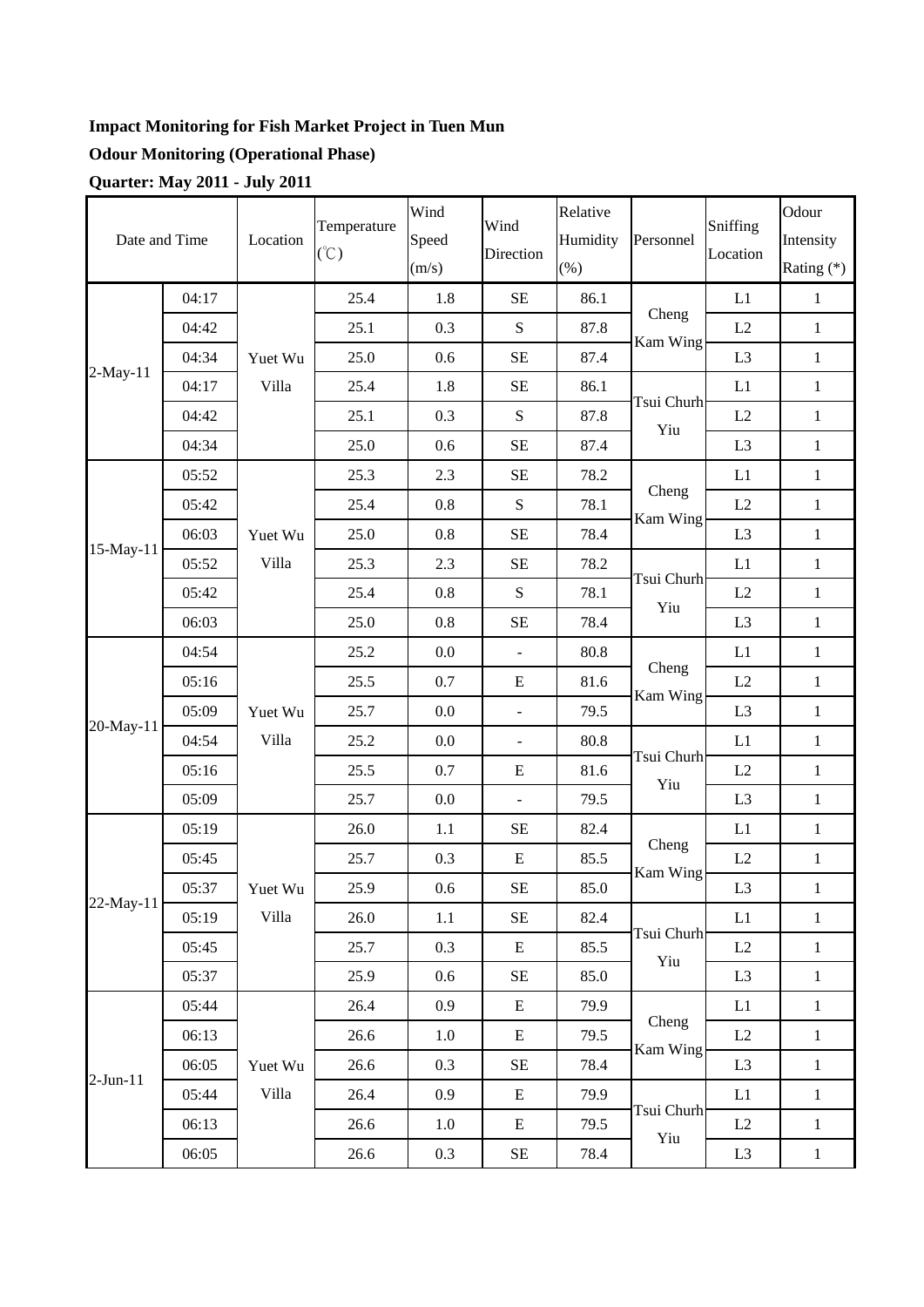|             | 05:24 |                  | 27.5 | 0.9     | <b>SE</b>                | 81.3 | Cheng<br>Kam Wing | L1             | $\mathbf{1}$ |
|-------------|-------|------------------|------|---------|--------------------------|------|-------------------|----------------|--------------|
|             | 05:46 |                  | 27.7 | 0.1     | ${\bf E}$                | 81.4 |                   | L2             | $\mathbf{1}$ |
| 5-Jun-11    | 05:37 | Yuet Wu          | 27.5 | $0.0\,$ | $\overline{\phantom{a}}$ | 83.6 |                   | L <sub>3</sub> | $\,1\,$      |
|             | 05:24 | Villa            | 27.5 | 0.9     | SE                       | 81.3 | Tsui Churh        | L1             | $\mathbf{1}$ |
|             | 05:46 |                  | 27.7 | 0.1     | ${\bf E}$                | 81.4 | Yiu               | L2             | $\,1\,$      |
|             | 05:37 |                  | 27.5 | 0.0     | $\overline{\phantom{a}}$ | 83.6 |                   | L <sub>3</sub> | $\,1\,$      |
|             | 05:20 |                  | 28.4 | 0.5     | W                        | 82.8 |                   | L1             | $\mathbf{1}$ |
|             | 05:44 |                  | 28.9 | 0.7     | $\ensuremath{\text{NW}}$ | 81.3 | Cheng<br>Kam Wing | L2             | $\mathbf 1$  |
| 14-Jun-11   | 05:37 | Yuet Wu          | 28.7 | 0.6     | $\ensuremath{\text{NW}}$ | 81.5 |                   | L <sub>3</sub> | $\mathbf{1}$ |
|             | 05:20 | Villa            | 28.4 | 0.5     | W                        | 82.8 | Tsui Churh<br>Yiu | L1             | $\mathbf{1}$ |
|             | 05:44 |                  | 28.9 | 0.7     | <b>NW</b>                | 81.3 |                   | L2             | $\,1\,$      |
|             | 05:37 |                  | 28.7 | 0.6     | <b>NW</b>                | 81.5 |                   | L <sub>3</sub> | $\,1\,$      |
|             | 05:44 |                  | 27.6 | 1.4     | $\rm SE$                 | 79.7 | Cheng<br>Kam Wing | L1             | $\mathbf{1}$ |
|             | 06:09 |                  | 28.0 | 0.4     | $\rm SE$                 | 76.4 |                   | L2             | $\mathbf{1}$ |
| 24-Jun-11   | 06:01 | Yuet Wu          | 28.0 | 3.0     | $\rm SE$                 | 76.3 |                   | L <sub>3</sub> | $\mathbf{1}$ |
|             | 05:44 | Villa            | 27.6 | 1.4     | <b>SE</b>                | 79.7 | Tsui Churh<br>Yiu | L1             | $\mathbf{1}$ |
|             | 06:09 |                  | 28.0 | 0.4     | $\rm SE$                 | 76.4 |                   | L2             | $\,1\,$      |
|             | 06:01 |                  | 28.0 | 3.0     | $\rm SE$                 | 76.3 |                   | L <sub>3</sub> | $\,1$        |
|             | 04:58 | Yuet Wu<br>Villa | 27.1 | 1.7     | $\rm SE$                 | 84.3 | Cheng<br>Kam Wing | L1             | $\mathbf{1}$ |
|             | 05:24 |                  | 26.7 | $0.0\,$ | $\Box$                   | 85.9 |                   | L2             | $\mathbf{1}$ |
| $1-Jul-11$  | 05:15 |                  | 27.0 | 0.7     | ${\bf S}$                | 85.4 |                   | L <sub>3</sub> | $\mathbf{1}$ |
|             | 04:58 |                  | 27.1 | 1.7     | SE                       | 84.3 | Tsui Churh<br>Yiu | L1             | $\,1\,$      |
|             | 05:24 |                  | 26.7 | 0.0     |                          | 85.9 |                   | L2             | $\mathbf{1}$ |
|             | 05:15 |                  | 27.0 | $0.7\,$ | ${\bf S}$                | 85.4 |                   | L <sub>3</sub> | $\mathbf{1}$ |
|             | 05:50 | Yuet Wu<br>Villa | 27.5 | 0.9     | $\rm SE$                 | 80.5 | Cheng<br>Kam Wing | L1             | $\mathbf{1}$ |
|             | 06:16 |                  | 28.4 | 0.8     | E                        | 78.8 |                   | L2             | $\mathbf{1}$ |
| $4-Jul-11$  | 06:05 |                  | 28.1 | 1.1     | $\rm SE$                 | 78.9 |                   | L <sub>3</sub> | $\,1$        |
|             | 05:50 |                  | 27.5 | 0.9     | $\rm SE$                 | 80.5 | Tsui Churh<br>Yiu | L1             | $\mathbf{1}$ |
|             | 06:16 |                  | 28.4 | 0.8     | $E_{\rm}$                | 78.8 |                   | L2             | $\mathbf{1}$ |
|             | 06:05 |                  | 28.1 | 1.1     | $\rm SE$                 | 78.9 |                   | L <sub>3</sub> | $1\,$        |
|             | 04:53 | Yuet Wu<br>Villa | 28.0 | $0.0\,$ | ÷.                       | 75.1 | Cheng<br>Kam Wing | L1             | $\mathbf{1}$ |
|             | 05:19 |                  | 28.5 | 0.1     | ${\bf S}$                | 74.5 |                   | L2             | $\mathbf{1}$ |
|             | 05:09 |                  | 28.0 | $0.8\,$ | ${\bf S}$                | 75.3 |                   | L <sub>3</sub> | $\,1$        |
| $12-Jul-11$ | 04:53 |                  | 28.0 | $0.0\,$ | $\bar{\phantom{a}}$      | 75.1 | Tsui Churh<br>Yiu | L1             | $\mathbf{1}$ |
|             | 05:19 |                  | 28.5 | 0.1     | ${\bf S}$                | 74.5 |                   | L2             | $\mathbf{1}$ |
|             | 05:09 |                  | 28.0 | $0.8\,$ | ${\bf S}$                | 75.3 |                   | L <sub>3</sub> | $\,1$        |